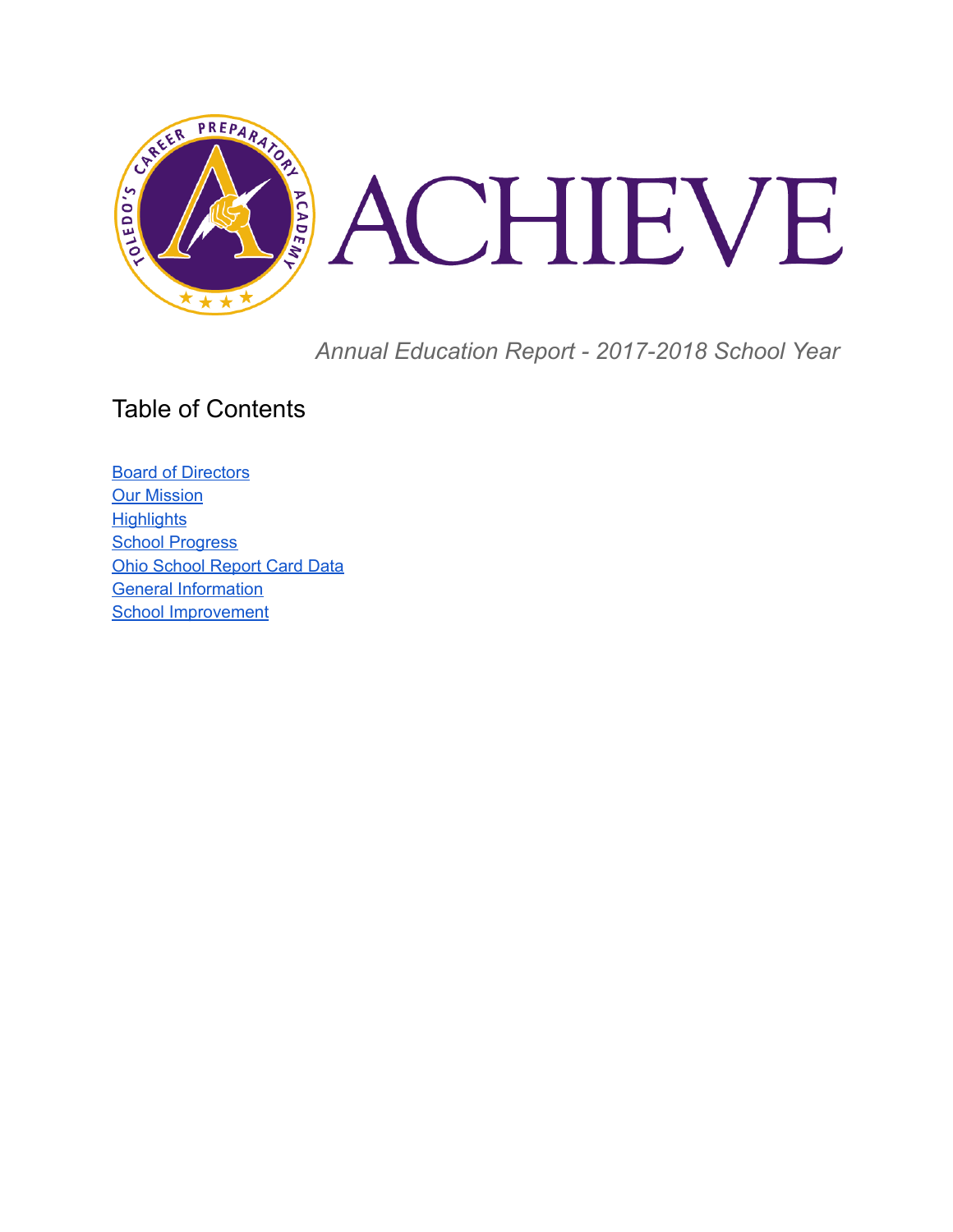

## <span id="page-1-0"></span>Current Board of Directors

Rachel Rodriguez, president Carol Schwartz, vice president Daniel Montrie, treasurer Crystal Harris-Darnell, secretary Rebecca Strand, member Diana Bush, member

Sponsored by the Buckeye Community Hope Foundation Managed by The Leona Group, LLC

Achieve Career Preparatory Academy is the Toledo-area's first career preparatory high school option. Achieve Career Preparatory Academy is a tuion-free public dropout-recovery charter school.

## <span id="page-1-1"></span>Our Mission

Achieve Career Preparatory Academy demonstrates the power of an education built on achievement, caring and respect to transform the lives of children.

We implement our mission by engaging in:

- Ongoing school improvement
- Title I school-wide planning
- Creating and maintaining a safe and welcoming culture of learning
- High quality instructional leadership
- Collection and use of data that support high levels of academic achievement
- Research-based professional development that is aligned to the school improvement plan
- High quality teaching and learning
- <span id="page-1-2"></span>• Effective and innovative strategies which meet the educational needs of all students

## **Highlights**

- Launched Advisory Groups
- Increased student motivation using PBIS program
- Built a partnership with Caregiver Grove Behavior Services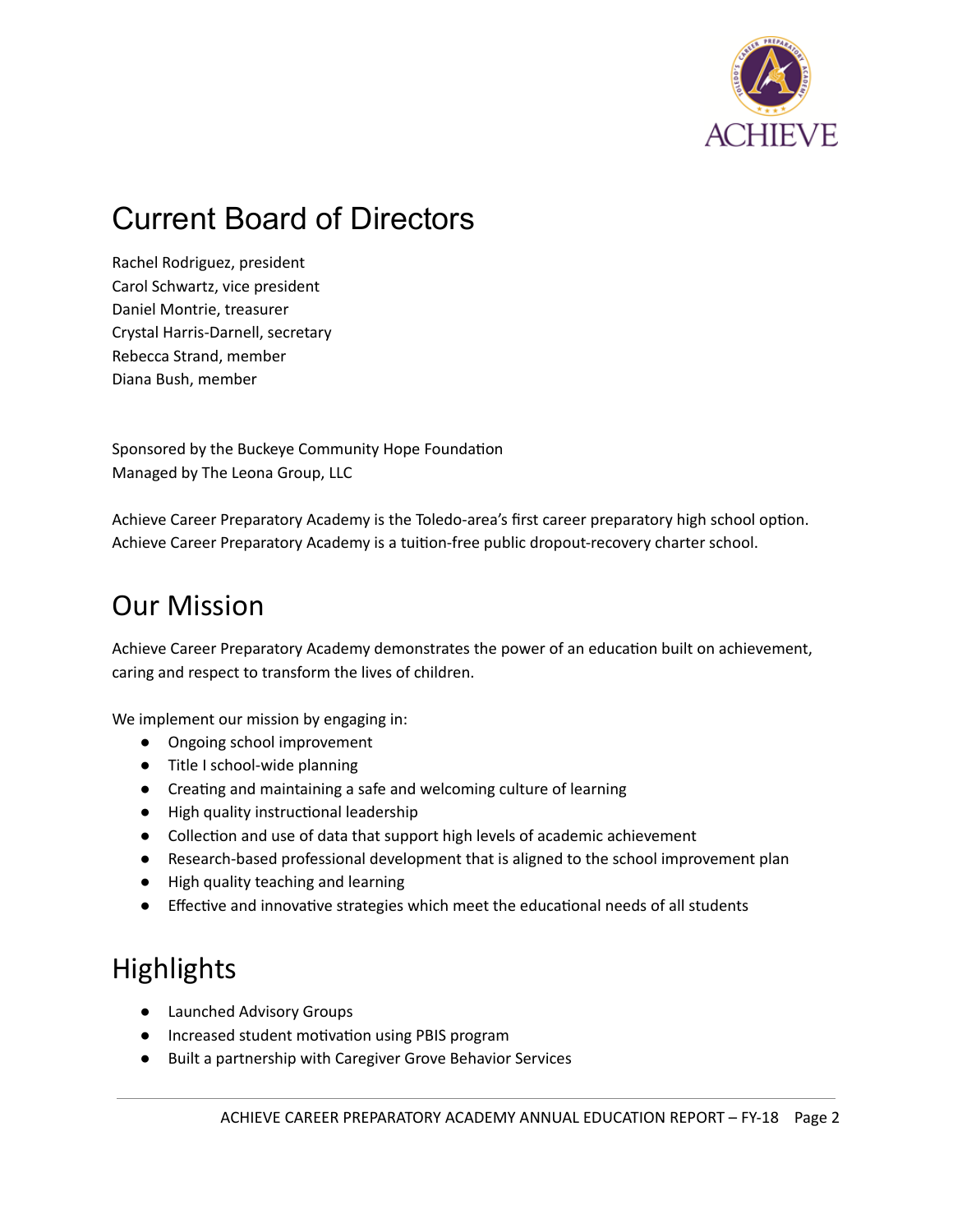

- Participated in the Charter School Athletic League
- Strong SIM and Fusion programs for reading and comprehension strategies
- Participated In YAAW (Young Artist at Work)
- Parcipated in Upward Bound through the University of Toledo
- Partnered with YOP (Youth Opportunities Program)
- Multitude of college visits that resulted in the Eastern Michigan Pathways for Educators accepting one of our students into the teacher program

## <span id="page-2-0"></span>School Progress

Ohio Revised Code (ORC) 3314.03(D)(2) specifies that the sponsor of the school must "monitor and evaluate the academic and fiscal performance and the organization and operation of the community school on at least an annual basis."

In its evaluation of school performance, Buckeye Community Hope Foundation (BCHF) assesses the performance of the school on each of the required Ohio School Report Card indicators and on performance measures listed in the charter contract. BCHF monitors the performance of the community school thru attendance at board meetings, bi-monthly visits to the school, monthly reviews of financial reports and quarterly reviews of academic progress reports along with a number of other reports relative to the school performance. Buckeye Community Hope Foundation served as the sponsor for Reach Academy during the 2017-2018 school year, and found the school substantially compliant with the rules and regulations governing community schools and progressing towards compliant in academics.

<span id="page-2-1"></span>All community school sponsors are required to submit a written report of the evaluation results of the school's academic, financial, and organization performance as well as the school's legal compliance to the Ohio Department of Education and make the report available to parents of students enrolled in the community school. As such, an Annual Report regarding the performance of this school and other schools under the sponsorship of Buckeye Community Hope Foundation will be posted on our website [www.buckeyehope.org](http://www.buckeyehope.org/), no later than November 30, 2018.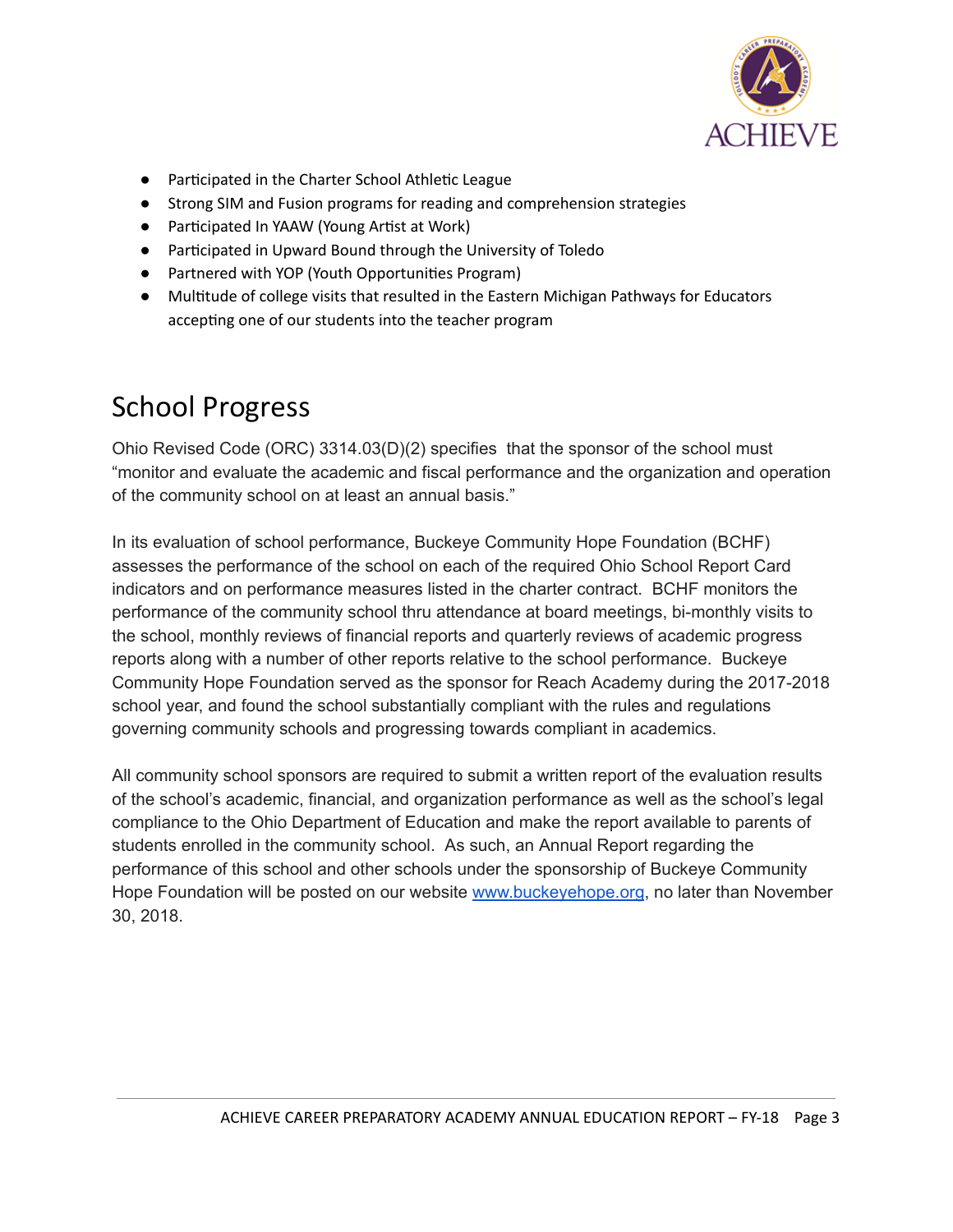

# Ohio School Report Card Data

| 2017-18 Report Card Data                                                               | Percentage % | Standard Met? |
|----------------------------------------------------------------------------------------|--------------|---------------|
| <b>High School Assessment Test Passage Rate:</b><br>Students who passed all five tests | 30.0%        | No.           |
| <b>Gap Closing: Annual measurable objectives</b>                                       | 00.0%        | No            |
| <b>Graduation rate, four-year</b>                                                      | 60.0%        | <b>Yes</b>    |
| <b>Graduation rate, five year</b>                                                      | 45.5%        | Yes           |
| <b>Graduation rate, six years</b>                                                      | 52.9%        | Yes.          |
| <b>Graduation rate, seven years</b>                                                    | 41.7%        | <b>Yes</b>    |
| <b>Graduation rate, eight years</b>                                                    | 32.9%        | Yes           |
| Weighted average of all graduation rates                                               | 42.7%        | Yes           |

## General Information

| <b>OUR SCHOOL</b>     |                      |
|-----------------------|----------------------|
| Start-up as of        | 2009                 |
| Grades served         | $8 - 12$             |
| School days           | 162                  |
| Local school district | <b>Toledo Public</b> |

| <b>HIGH SCHOOL OPTIONS</b>                                      |           |
|-----------------------------------------------------------------|-----------|
| Number & percent of post-secondary enrollment (dual enrollment) | <b>NA</b> |
| Number of college equivalent courses offered (AP/IB)            | <b>NA</b> |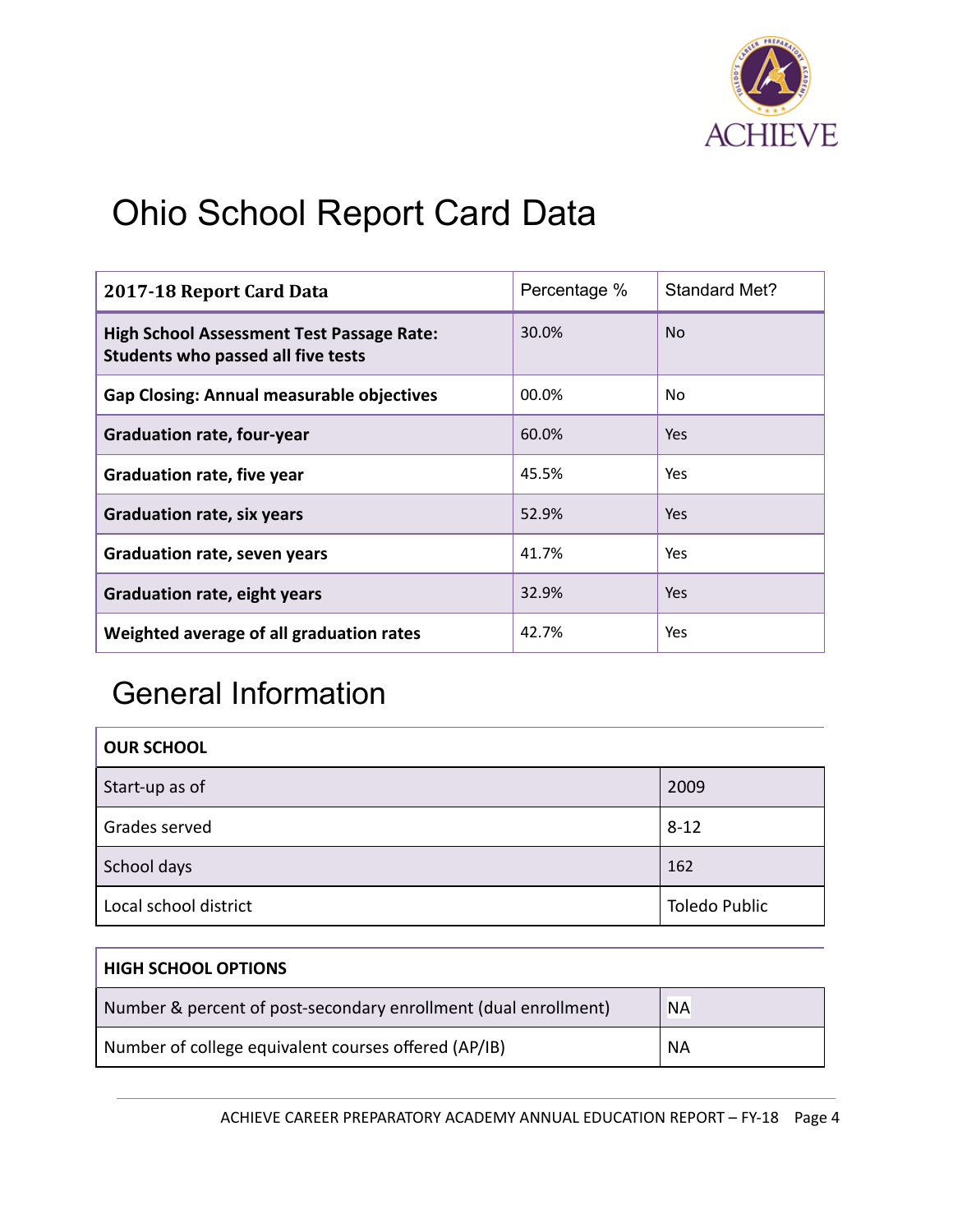

| Number & percent of students enrolled in college equivalent courses<br>(AP/IB) | <b>NA</b> |
|--------------------------------------------------------------------------------|-----------|
| Number & percent of students receiving a score leading to college credit   NA  |           |

#### **OUR TEACHERS AND STAFF**

| % of core classes taught by a properly certified teacher           | 100% |
|--------------------------------------------------------------------|------|
| % of core courses taught by a Highly Qualified teacher             | 100% |
| % of core courses taught by a teacher with a temporary certificate | 0%   |

#### **OUR STUDENTS**

| Attendance rate            | 68%   |
|----------------------------|-------|
| Number of suspensions      | 195   |
| Total days of suspensions  | 195   |
| Economically disadvantaged | 99.7% |
| Students with disabilities | 17.4  |
| Total student enrollment   | 133   |
| <b>Black</b>               | 64.1% |
| Hispanic                   | 10.0% |
| White                      | 17.3% |
| Multi-racial               | 8.7%  |

| <b>OUR PARENTS</b>                   |     |
|--------------------------------------|-----|
| Parent/teacher conference attendance | 19% |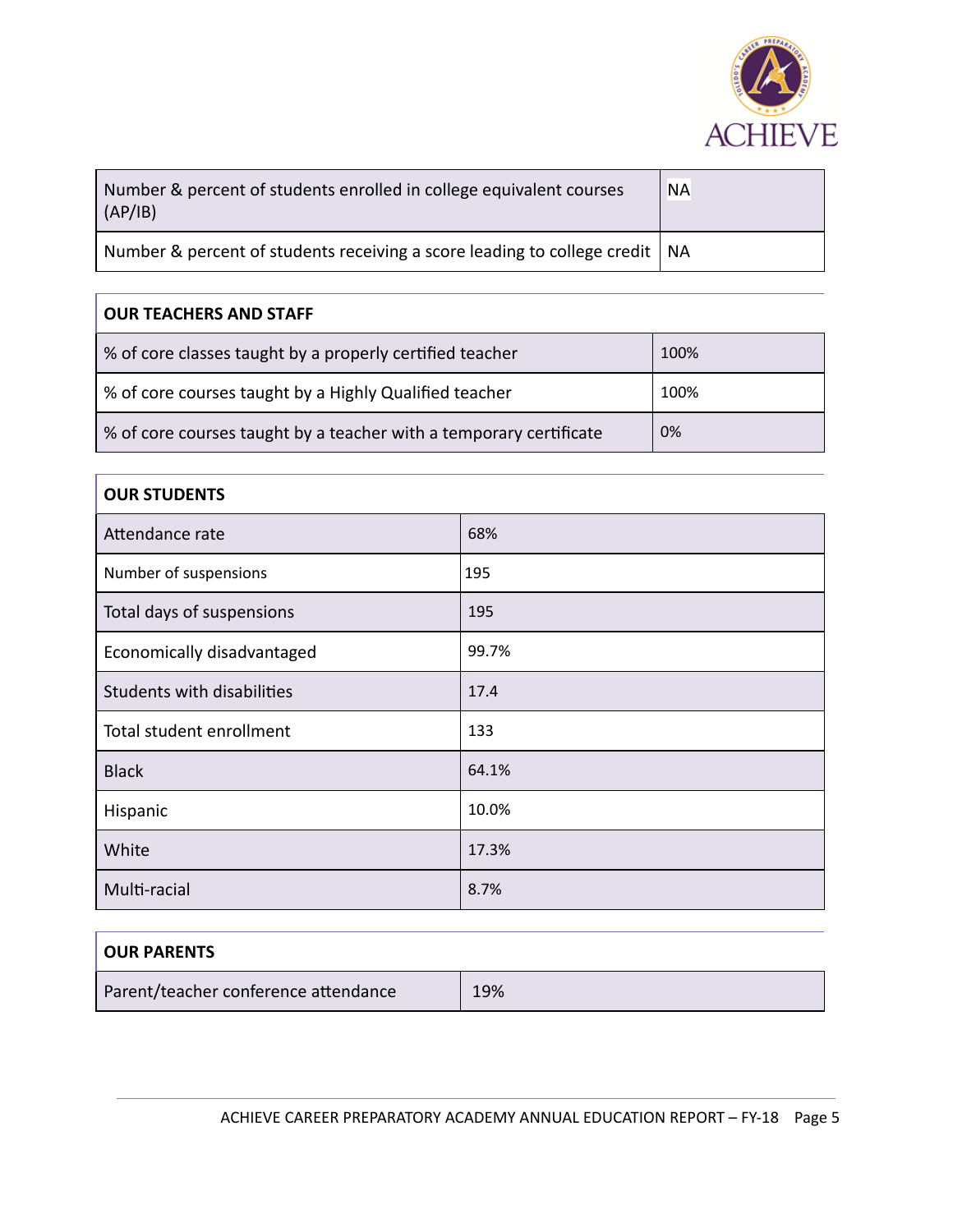

A statement of revenue and expenses for July 1, 2017 through June 30, 2018 is listed below. Additional financial information is available from the academy. The auditor's report is being conducted at this time.

| <b>REVENUE</b>    |             |
|-------------------|-------------|
| School foundation | \$1,131,620 |
| Food services     | \$67,697    |
| Federal grants    | \$190,910   |
| State grants      | \$137,310   |
| Other             | \$50,459    |
| Total revenue     | \$1,577,996 |

| <b>EXPENSES</b>            |             |
|----------------------------|-------------|
| Salaries & fringe benefits | \$828,195   |
| <b>Purchased services</b>  | \$613,764   |
| Materials & supplies       | \$65,447    |
| Other                      | \$65,535    |
| Total expenses             | \$1,572,941 |

| Net position as of July 1, 2017  | -\$2,417,748 |
|----------------------------------|--------------|
| Net position as of June 30, 2018 | -\$2,475,830 |

For 2017-18, the total revenues of \$1,577,996 minus total expenses of \$1,572,941 = \$5,055; The net position indicated in the above table includes accounting for forecast pension liability.